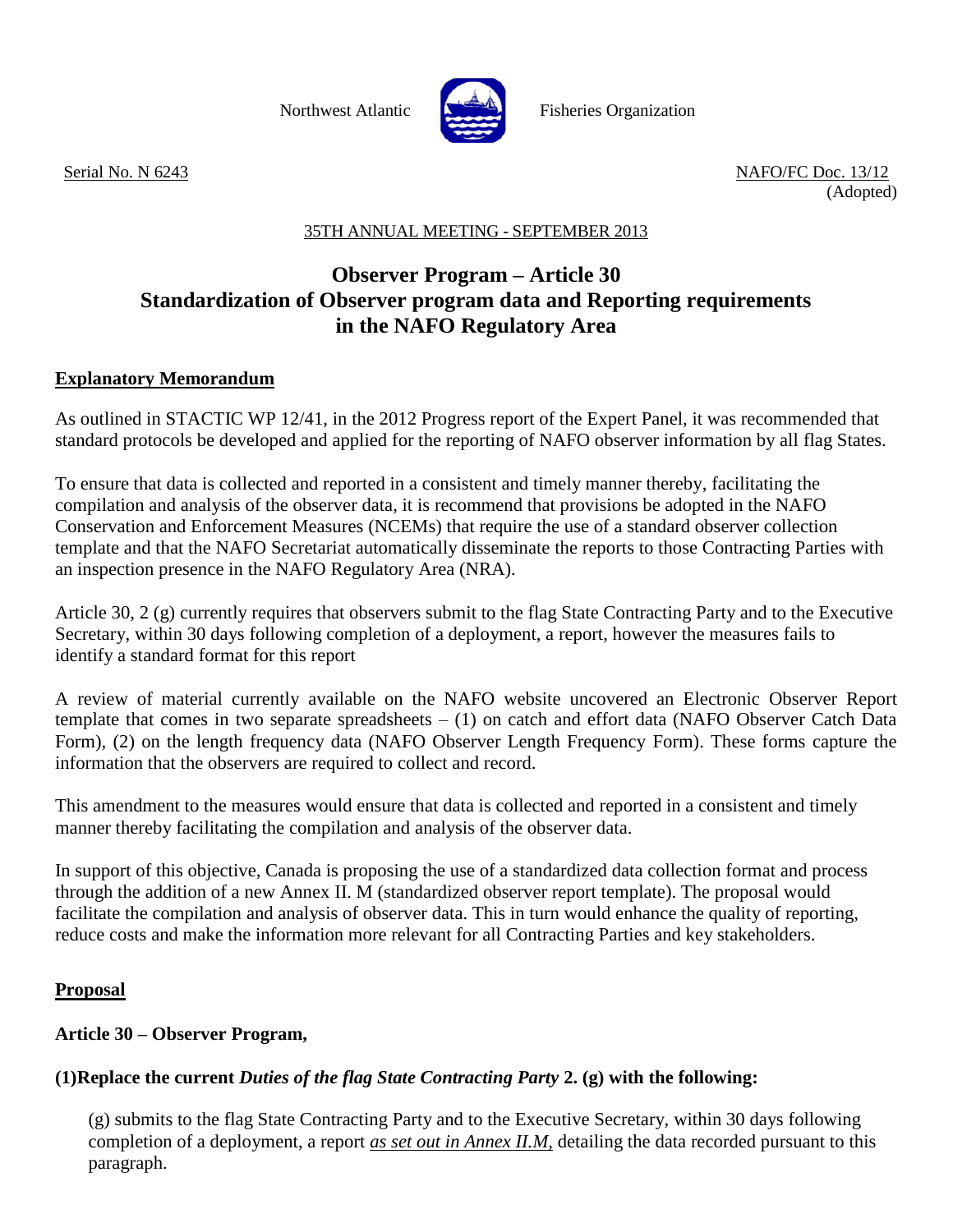# **(2)Add:** Annex II.M Observer Report **(annex 1)**

# **(3)Replace the current** *Duties of the Executive Secretary* **7. with the following:**

7. The Executive Secretary will provide to any Contracting Party:

(a) with an inspection presence in the NRA, a copy of the report referred to in paragraph  $2(g)$ , including individual hauls and co-ordinates.

(b) without an inspection presence in the NRA, upon request, a copy of the report referred to in paragraph 2(g), providing daily catch totals by species and division.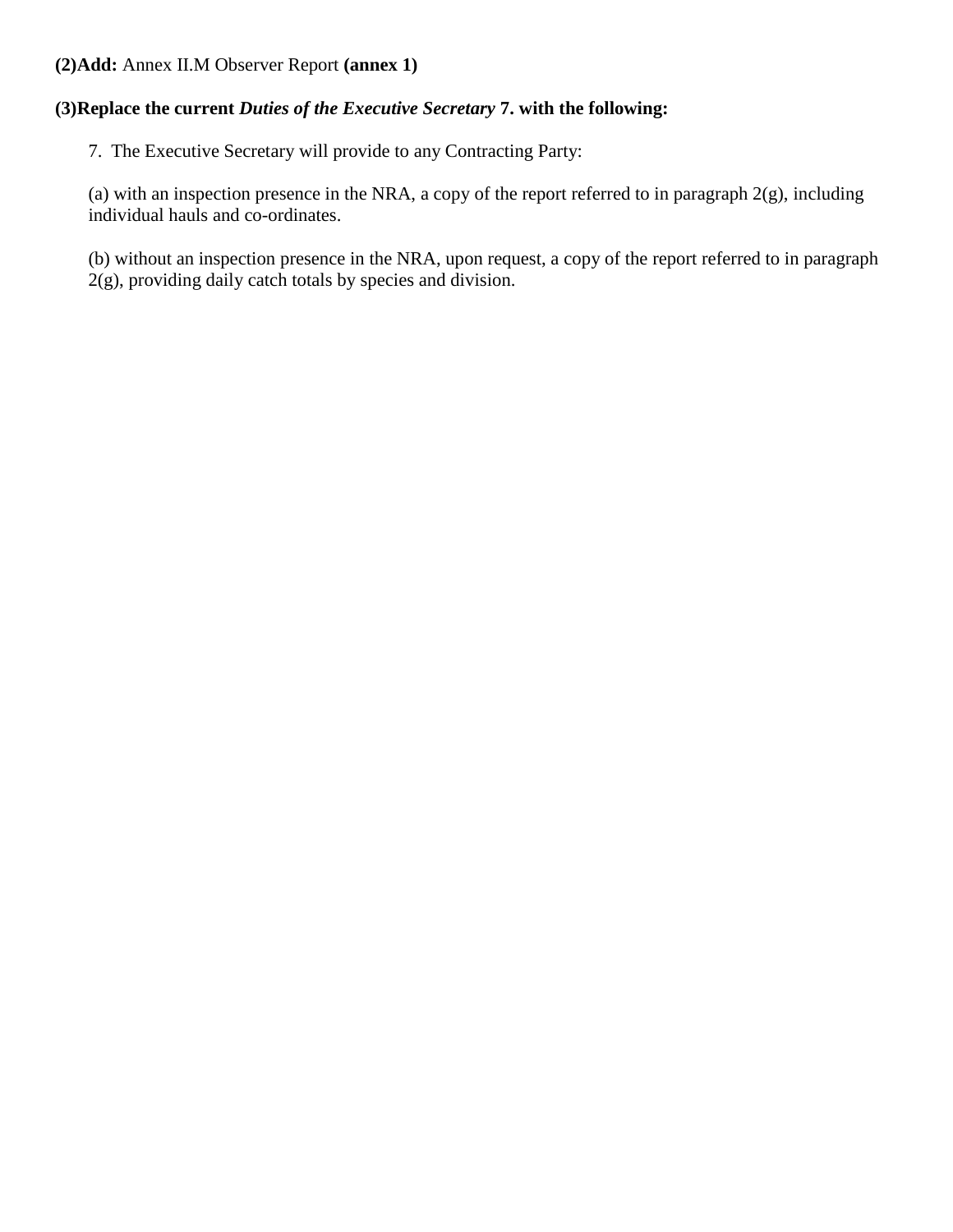#### **Annex I**

#### **Annex II. M, Standardized Observer Report Template**

#### **Part 1. Fishing Trip and Gear Information**

# **1A. Fishing Trip**

| Vessel Call Sign                 |  |
|----------------------------------|--|
| <b>Vessel Name</b>               |  |
| <b>Flag State</b>                |  |
| <b>Trip Number</b>               |  |
| <b>Fishing Master's Name</b>     |  |
| Number of Crew                   |  |
| <b>Observer's Name</b>           |  |
| <b>Observation Date Started</b>  |  |
| <b>Observation Date Ended</b>    |  |
| Date of Report                   |  |
| Vessel Length (m)                |  |
| <b>Vessel Type</b>               |  |
| <b>Vessel Gross Tonnage</b>      |  |
| Engine Power (indicate HP or KW) |  |
| Frozen Hold Capacity $(m^3)$     |  |
| Fish Meal Hold Capacity $(m^3)$  |  |
| Other Hold Capacity $(m^3)$      |  |
| <b>Directed Species</b>          |  |
| <b>NAFO Division/s visited</b>   |  |
| Date of Entry into NRA           |  |
| Date of Exit from NRA            |  |
| Port of Landing                  |  |
| Other Area/s visited             |  |
| Comments                         |  |

#### **1B.Trawl Gear Information**

| <b>Trawl Gear Information</b> |           |      |       |                |         |             |     |                   |      |        |         |             |               |               |  |  |  |
|-------------------------------|-----------|------|-------|----------------|---------|-------------|-----|-------------------|------|--------|---------|-------------|---------------|---------------|--|--|--|
|                               | Gear      | Gear |       | Mesh Size (mm) |         |             |     |                   |      |        |         |             |               |               |  |  |  |
| Gear#                         |           | Make | Wings |                |         | <b>Body</b> |     | Lengthening Piece |      | Codend |         | Attachments | Grate Spacing | <b>Straps</b> |  |  |  |
|                               | Type      |      | High  | Low            | Average | High        | Low | Average           | High | Low    | Average | High        | Low           | Average       |  |  |  |
|                               |           |      |       |                |         |             |     |                   |      |        |         |             |               |               |  |  |  |
|                               |           |      |       |                |         |             |     |                   |      |        |         |             |               |               |  |  |  |
|                               |           |      |       |                |         |             |     |                   |      |        |         |             |               |               |  |  |  |
|                               |           |      |       |                |         |             |     |                   |      |        |         |             |               |               |  |  |  |
|                               | Comments: |      |       |                |         |             |     |                   |      |        |         |             |               |               |  |  |  |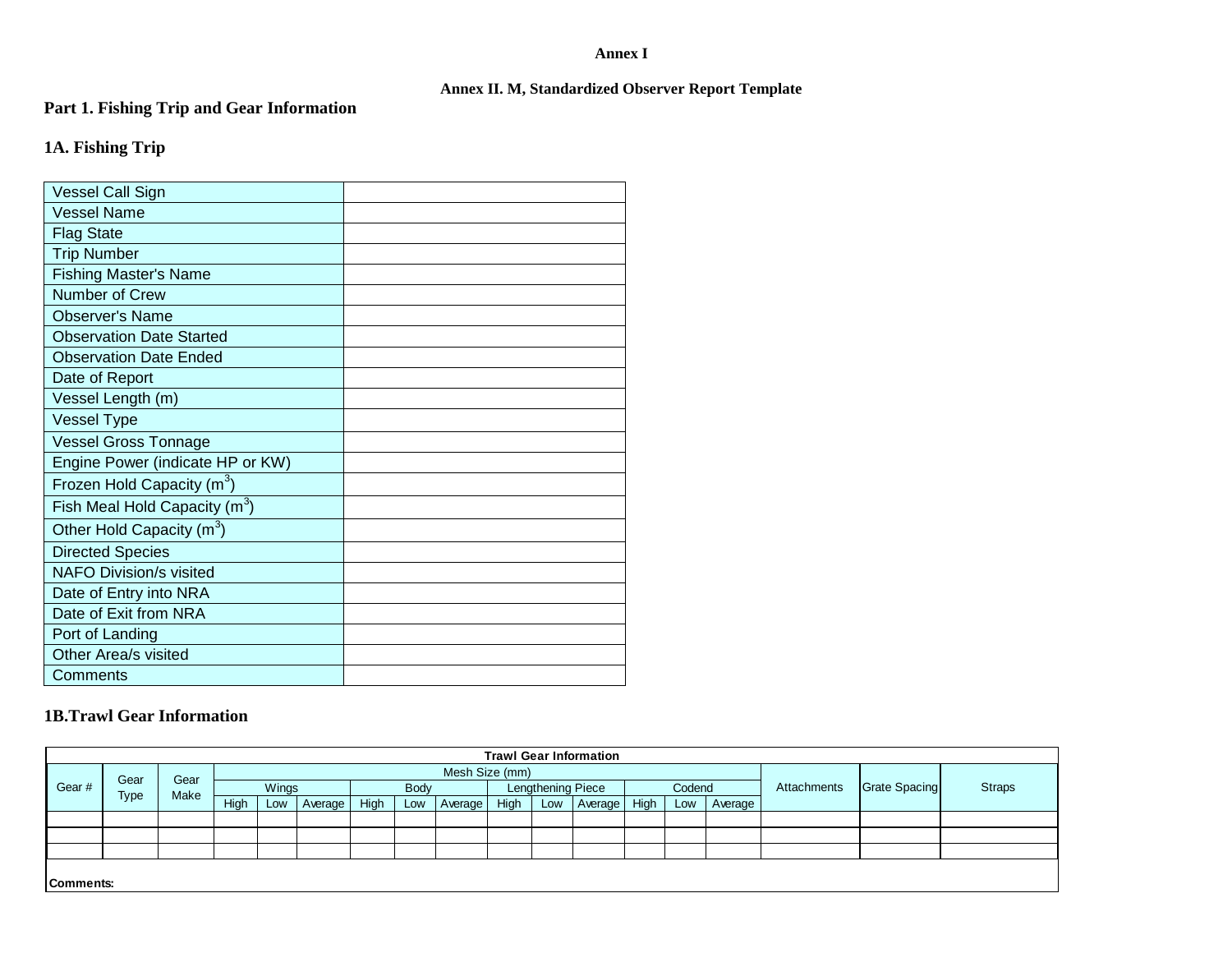# **Part 2. Catch and effort information by tow/set/haul**

| <b>Catch and Effort Information by Haul</b> |                                           |             |              |  |                                                     |                                                             |               |  |              |                      |                                  |                         |                 |                        |               |                |          |
|---------------------------------------------|-------------------------------------------|-------------|--------------|--|-----------------------------------------------------|-------------------------------------------------------------|---------------|--|--------------|----------------------|----------------------------------|-------------------------|-----------------|------------------------|---------------|----------------|----------|
|                                             |                                           |             | <b>START</b> |  |                                                     |                                                             | <b>FINISH</b> |  |              | Species<br>Directed  |                                  | Conversion              |                 |                        |               |                |          |
|                                             | Date<br>Haul # Gear # (YYYYMMDD) Division | <b>NAFO</b> |              |  | Latitude Longitude<br>(decimal) (decimal) Depth (m) | Time (UTC) Latitude Longitude<br>(HHMM) (decimal) (decimal) |               |  | Depth<br>(m) | Time (UTC)<br>(HHMM) | (FAO 3-<br>alphaSpecies<br>Code) | Species?<br>(yes or no) | Product<br>Form | ${\sf Factor}$<br>Used | Retained (kg) | Discarded (kg) | Comments |
|                                             |                                           |             |              |  |                                                     |                                                             |               |  |              |                      |                                  |                         |                 |                        |               |                |          |
|                                             |                                           |             |              |  |                                                     |                                                             |               |  |              |                      |                                  |                         |                 |                        |               |                |          |
|                                             |                                           |             |              |  |                                                     |                                                             |               |  |              |                      |                                  |                         |                 |                        |               |                |          |
|                                             |                                           |             |              |  |                                                     |                                                             |               |  |              |                      |                                  |                         |                 |                        |               |                |          |
|                                             |                                           |             |              |  |                                                     |                                                             |               |  |              |                      |                                  |                         |                 |                        |               |                |          |
|                                             |                                           |             |              |  |                                                     |                                                             |               |  |              |                      |                                  |                         |                 |                        |               |                |          |
|                                             |                                           |             |              |  |                                                     |                                                             |               |  |              |                      |                                  |                         |                 |                        |               |                |          |
|                                             |                                           |             |              |  |                                                     |                                                             |               |  |              |                      |                                  |                         |                 |                        |               |                |          |
|                                             |                                           |             |              |  |                                                     |                                                             |               |  |              |                      |                                  |                         |                 |                        |               |                |          |
|                                             |                                           |             |              |  |                                                     |                                                             |               |  |              |                      |                                  |                         |                 |                        |               |                |          |
|                                             |                                           |             |              |  |                                                     |                                                             |               |  |              |                      |                                  |                         |                 |                        |               |                |          |
|                                             |                                           |             |              |  |                                                     |                                                             |               |  |              |                      |                                  |                         |                 |                        |               |                |          |
|                                             |                                           |             |              |  |                                                     |                                                             |               |  |              |                      |                                  |                         |                 |                        |               |                |          |
|                                             |                                           |             |              |  |                                                     |                                                             |               |  |              |                      |                                  |                         |                 |                        |               |                |          |
|                                             |                                           |             |              |  |                                                     |                                                             |               |  |              |                      |                                  |                         |                 |                        |               |                |          |
|                                             |                                           |             |              |  |                                                     |                                                             |               |  |              |                      |                                  |                         |                 |                        |               |                |          |
|                                             |                                           |             |              |  |                                                     |                                                             |               |  |              |                      |                                  |                         |                 |                        |               |                |          |
|                                             |                                           |             |              |  |                                                     |                                                             |               |  |              |                      |                                  |                         |                 |                        |               |                |          |
|                                             |                                           |             |              |  |                                                     |                                                             |               |  |              |                      |                                  |                         |                 |                        |               |                |          |
|                                             |                                           |             |              |  |                                                     |                                                             |               |  |              |                      |                                  |                         |                 |                        |               |                |          |
|                                             |                                           |             |              |  |                                                     |                                                             |               |  |              |                      |                                  |                         |                 |                        |               |                |          |
|                                             |                                           |             |              |  |                                                     |                                                             |               |  |              |                      |                                  |                         |                 |                        |               |                |          |
|                                             |                                           |             |              |  |                                                     |                                                             |               |  |              |                      |                                  |                         |                 |                        |               |                |          |
|                                             |                                           |             |              |  |                                                     |                                                             |               |  |              |                      |                                  |                         |                 |                        |               |                |          |
|                                             |                                           |             |              |  |                                                     |                                                             |               |  |              |                      |                                  |                         |                 |                        |               |                |          |
|                                             |                                           |             |              |  |                                                     |                                                             |               |  |              |                      |                                  |                         |                 |                        |               |                |          |
|                                             |                                           |             |              |  |                                                     |                                                             |               |  |              |                      |                                  |                         |                 |                        |               |                |          |
|                                             |                                           |             |              |  |                                                     |                                                             |               |  |              |                      |                                  |                         |                 |                        |               |                |          |
|                                             |                                           |             |              |  |                                                     |                                                             |               |  |              |                      |                                  |                         |                 |                        |               |                |          |
|                                             |                                           |             |              |  |                                                     |                                                             |               |  |              |                      |                                  |                         |                 |                        |               |                |          |
|                                             |                                           |             |              |  |                                                     |                                                             |               |  |              |                      |                                  |                         |                 |                        |               |                |          |
|                                             |                                           |             |              |  |                                                     |                                                             |               |  |              |                      |                                  |                         |                 |                        |               |                |          |
|                                             |                                           |             |              |  |                                                     |                                                             |               |  |              |                      |                                  |                         |                 |                        |               |                |          |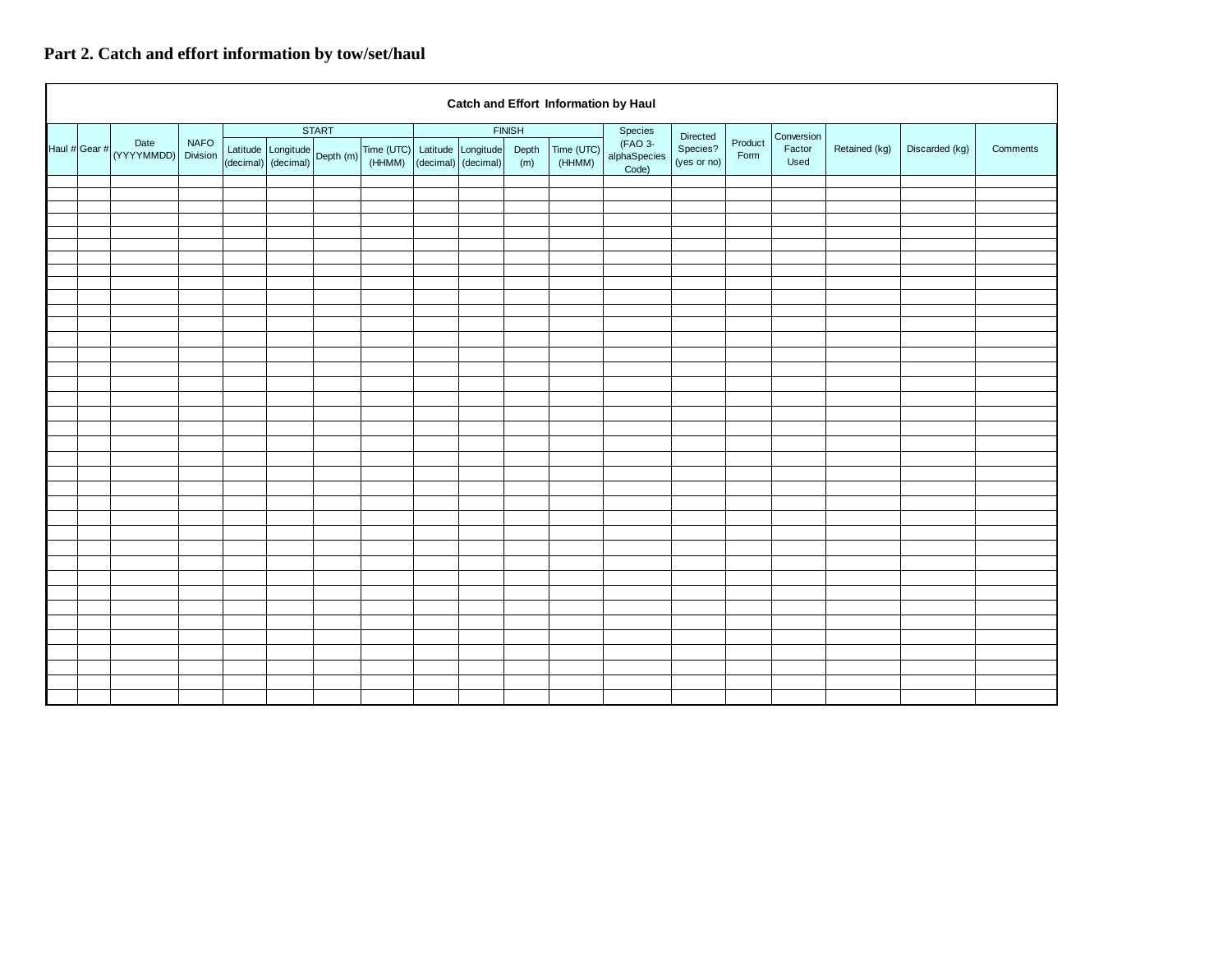# **Part 3. Compliance Information**

Enter observation on:

- 1) Discrepancies between logbook entries and observer's estimates.
- 2) Functional of satellite tracking device.
- 3) Any other observation

# **Part 4. Effort and Catch Summary**

### **4A. Effort Summary**

| <b>Effort Summary Table</b> |       |                 |       |        |            |         |           |                   |                   |  |
|-----------------------------|-------|-----------------|-------|--------|------------|---------|-----------|-------------------|-------------------|--|
| <b>NAFO</b>                 | Gear# | <b>Directed</b> |       | Date   | # of hauls |         | Depth (m) | # Hours<br>fished | # Fishing<br>Days |  |
| <b>Division</b>             |       | Species         | Start | Finish |            | Minimum | Maximum   |                   |                   |  |
|                             |       |                 |       |        |            |         |           |                   |                   |  |
|                             |       |                 |       |        |            |         |           |                   |                   |  |
|                             |       |                 |       |        |            |         |           |                   |                   |  |
|                             |       |                 |       |        |            |         |           |                   |                   |  |
|                             |       |                 |       |        |            |         |           |                   |                   |  |
|                             |       |                 |       |        |            |         |           |                   |                   |  |
|                             |       |                 |       |        |            |         |           |                   |                   |  |
|                             |       |                 |       |        |            |         |           |                   |                   |  |
|                             |       |                 |       |        |            |         |           |                   |                   |  |

#### **4B. Catch Summary**

| <b>Trip Catch Summary (catch by Division and Species)</b> |                |          |                  |       |  |  |  |  |  |
|-----------------------------------------------------------|----------------|----------|------------------|-------|--|--|--|--|--|
| <b>NAFO</b>                                               |                |          | Catch (kg)       |       |  |  |  |  |  |
| <b>Division</b>                                           | <b>Species</b> | Retained | <b>Discarded</b> | Total |  |  |  |  |  |
|                                                           |                |          |                  |       |  |  |  |  |  |
|                                                           |                |          |                  |       |  |  |  |  |  |
|                                                           |                |          |                  |       |  |  |  |  |  |
|                                                           |                |          |                  |       |  |  |  |  |  |
|                                                           |                |          |                  |       |  |  |  |  |  |
|                                                           |                |          |                  |       |  |  |  |  |  |
|                                                           |                |          |                  |       |  |  |  |  |  |
|                                                           |                |          |                  |       |  |  |  |  |  |
|                                                           |                |          |                  |       |  |  |  |  |  |